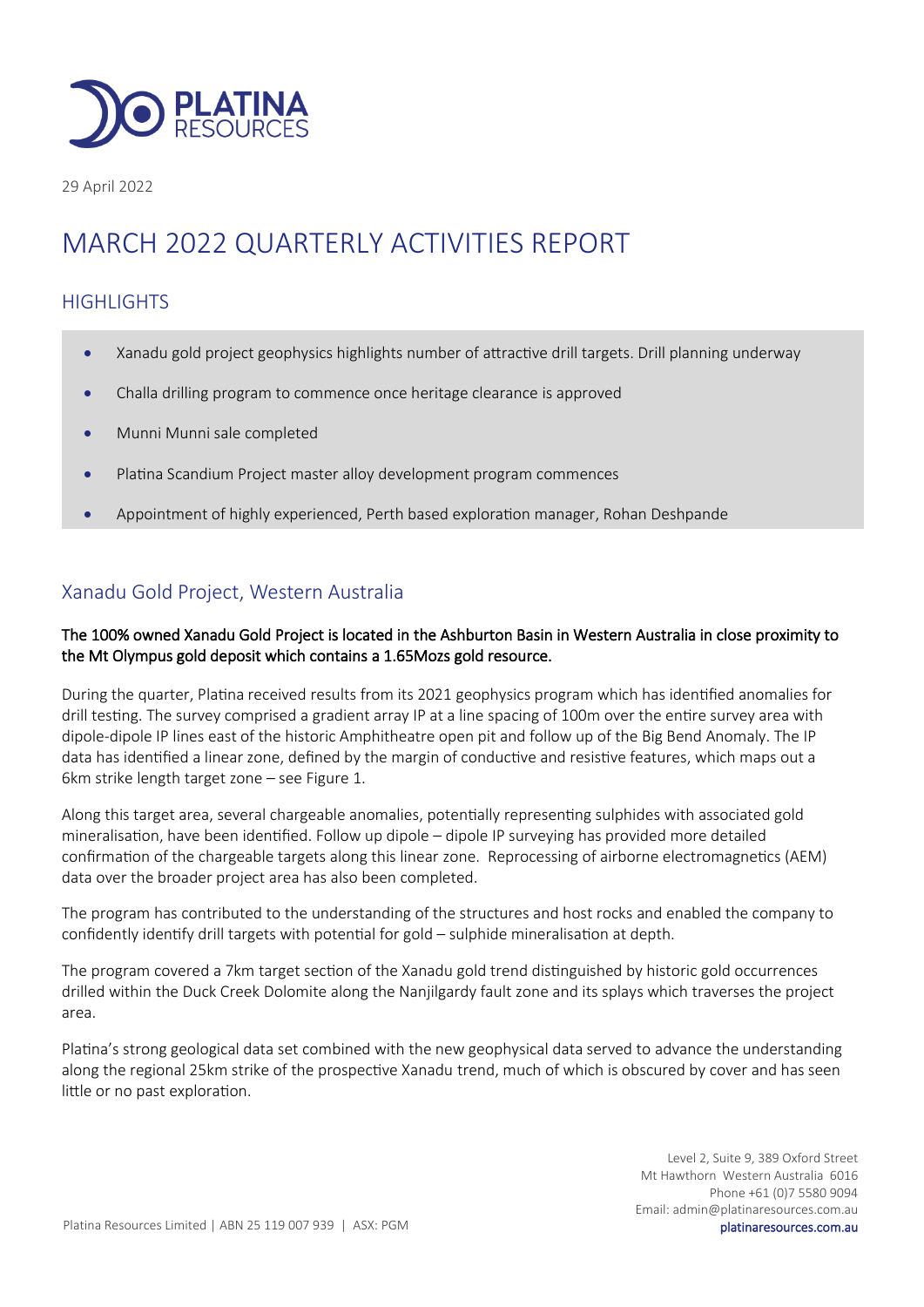

Drilling preparatory work for heritage surveying and other statutory requirements have commenced, including:

- Compilation of all the historic technical data;
- Capture of a high-quality satellite image over the western Xanadu tenements of P52/1592-98 & E52/3692;
- Reconnaissance site visit to Xanadu for drill planning purposes; and
- Xanadu Plan of Works (POW) for drilling lodged with Western Australian Mines Department and awaiting assessment.



*Figure 1: Xanadu Project IP Chargeability*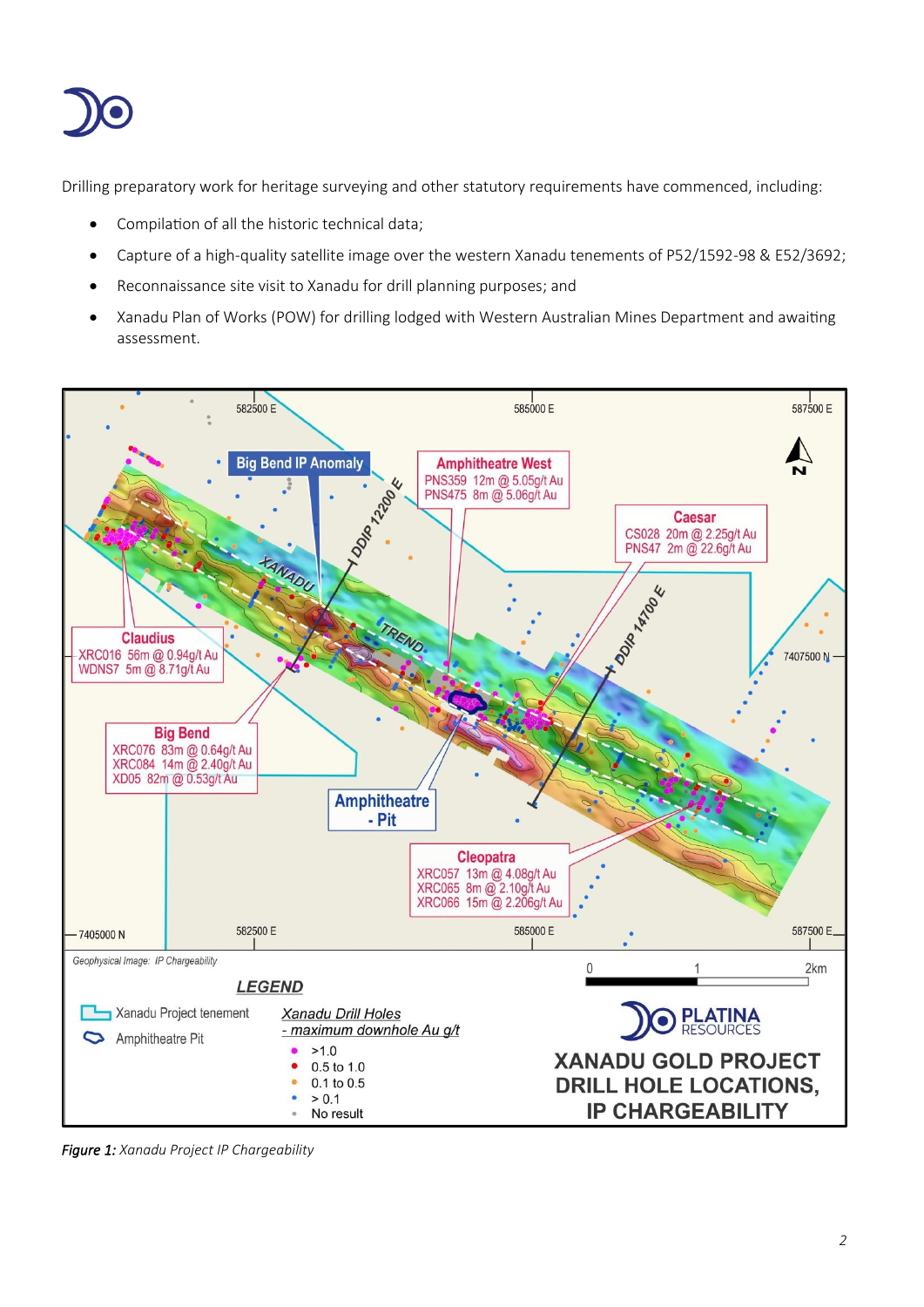

## Challa Gold Project, Western Australia

#### The Challa Gold Project is located in-between the prolific Mt Magnet and Sandstone gold districts in Western Australia, 500km north-east of Perth.

During the quarter, a planned cultural heritage program was delayed due to wet weather. It's anticipated that the survey will now occur in late May. An aircore drilling program will then test targets identified through the extensive soil testing program which coincide with interpreted structures developed from the regional aeromagnetic data. The technique has been successfully applied to other under cover gold discoveries in the Yilgarn, for example at Bronzewing and Jundee.

Preparatory work for heritage surveying and other statutory requirements for drilling have commenced and include:

- Compilation of all the historic Challa technical data; and
- POW's for drilling lodged with Western Australian Mines Department and are awaiting assessment.

## Platina Scandium Project, New South Wales

The Platina Scandium Project (PSP) located in central New South Wales is one of the largest and highest-grade scandium deposits in the world. It has the potential to become Australia's first scandium producer with cobalt and nickel credits. A Definitive Feasibility Study (DFS) was completed in December 2018.

During the quarter, Platina initiatives to unlock the value in the PSP included:

- A master alloy production and intellectual property development program at Swinburne University; and
- A detailed review of the permitting process and required actions to secure a Mining License.

#### Master Alloy Development Program

Platina completed the first phase in some new trials to produce a new high-grade, aluminium-scandium master alloy that it believes will be attractive to end users. The tests have demonstrated the successful conversion of scandium oxide into scandium aluminide producing micro-structures that are the same as commercially available aluminium scandium master alloys. The high-grade master alloy has also successfully been diluted back down to a standard commercial grade of 2% scandium alloy.

The key to unlocking the scandium market is having the ability to supply customers with master alloy at a smallscale and grow production as demand increases. The new alloys are high-grade with more than twice the amount of available scandium than current commercial products.

There is strong evidence that aluminium scandium alloys appeal as a lightweight, high strength alloy for electric vehicles and other markets. Platina's strategy is to develop a proprietary process for a relatively modest capital and operating cost operation to produce a premium value-added product directly saleable into the market.

Further test work to refine the process methodology at a larger scale is underway.

#### PSP Permitting Process

Platina commenced a stakeholder engagement program during the quarter as part of its renewed focus on securing operating permits at both Condobolin and the Red Heart Mine site. This process remains ongoing.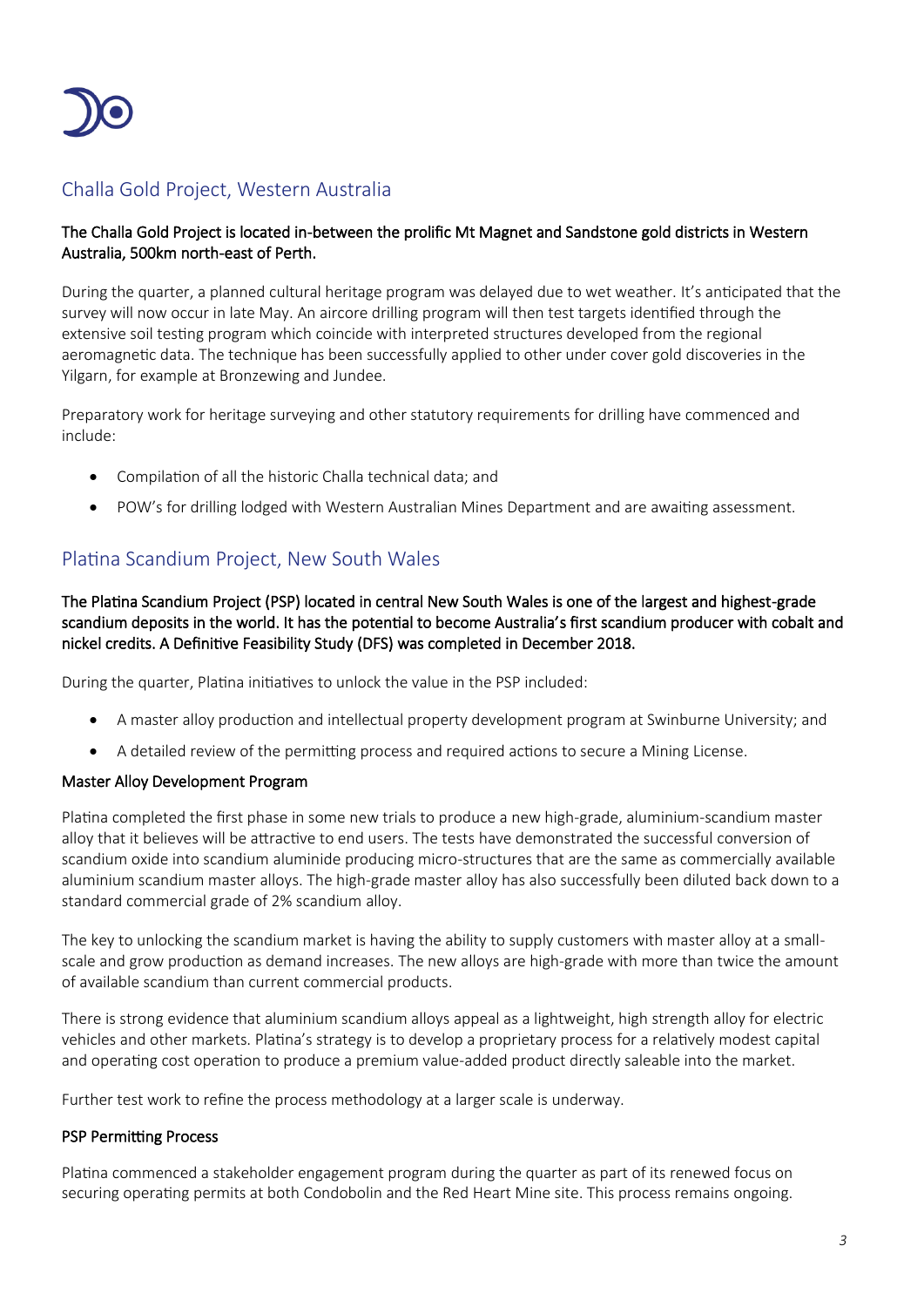

## Munni Munni Platinum Group Metals & Gold Project, Western Australia

During the quarter, Platina completed the sale of its 30 per cent interest in the Munni Munni Project to London Stock Exchange Alternative Investment Market listed, Alien Metals Ltd (Alien, AIM:UFO) for AUD 0.25 million in cash and AUD 1.98 million worth of Alien shares. The shares are escrowed in three equal tranches for 3, 6 and 12 months.

Alien is a well-funded exploration and mining project developer focussed on precious and base metal projects including the Hamersley Iron Ore Project, Elizabeth Hill Silver Project and the surrounding Munni Munni North exploration permit, all located within the Pilbara region of Western Australia, as well as two silver projects and a copper gold project in Mexico. Alien's acquisition of the 100% interest in Munni Munni (including the Artemis Resources Limited 70% interest) consolidates the Elizabeth Hill and Munni Munni districts which is prospective for precious and platinum group metals.

## Mt Narryer, Western Australia

Exploration Licence (E 09/2423) at Mt Narryer South, 580km north of Perth, is yet to be granted by the Western Australian Mines Department. Once granted, a soil sampling program is planned.

## New Exploration Manager Appointed

During the quarter, Platina appointed experienced gold geologist Rohan Deshpande as the company's Perth-based Exploration Manager to advance its portfolio of gold projects in Western Australia.

Mr Deshpande joins Platina from West Australian gold major De Grey Mining where, as Exploration Manager - Hemi, he was one of the discovery team leaders on the multi-million ounce Hemi Gold Deposit in the Pilbara.

Before this time, he worked for a combined period of more than 10 years as a geologist in West Australia's premier gold districts across the Pilbara region and Yilgarn Craton.

Mr Deshpande has significant experience in all facets of gold exploration and mining including drilling, geophysics and permitting, particularly in Western Australian gold fields, would be a great asset to the company' gold strategy.

Mr Deshpande will be responsible for leading drill programs currently being planned at our Xanadu and Challa projects, and will provide input to support the board's ongoing assessment of M&A opportunities that serve the company's strategy to build a gold portfolio made up of projects across the value curve.

Mr Deshpande has a Bachelor of Science (Geology), Master of Business Administration, and is a member of the Australian Institute of Geoscientists.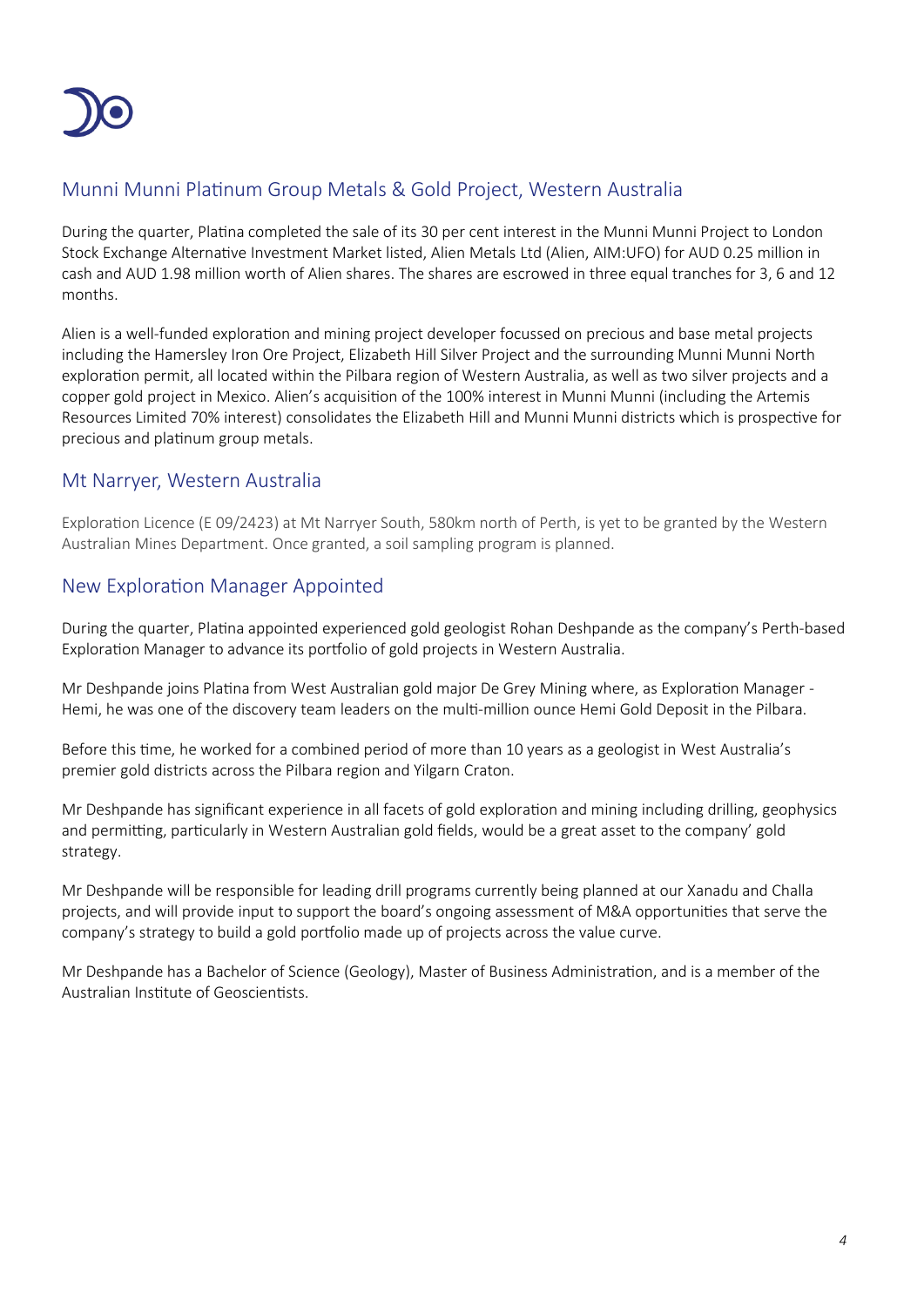

## Corporate Activities

At the end of the quarter (31 March 2022), Platina holds \$1.5 million in cash and investments valued at A\$8.4 million, including:

- Major Precious Metals Corp (CSE: SIZE, 49 million shares, value A\$6.1 million)
- Blue Moon Mining (TSXV: MOON, 6 million shares, value A\$0.19 million)
- Nelson Resources (ASX: NES, 6 million shares, value A\$0.12 million)
- Alien Metals (AIM:UFO, 138 million shares, value A\$2.0 million)

## ASX Additional Information

1. ASX Listing Rule 5.3.1: Exploration and Evaluation Expenditure (excluding staff costs) during the Quarter was \$84,000. Full details of exploration activity during the Quarter are set out in this report.

2. ASX Listing Rule 5.3.2: There were no substantive mining production and development activities during the Quarter.

3. ASX Listing Rule 5.3.5: A total of \$119,450 was paid to related parties during the quarter comprising the Managing Director's salary and Non-Executive Director fees. During the quarter, HopgoodGanim, a legal firm of which director, Mr Brian Moller is a partner was paid legal fees of \$7,216.

### This announcement was authorised by Mr Corey Nolan, Managing Director of Platina Resources Limited.

#### For further information, please contact:

Corey Nolan, Managing Director

Tel: (+61) 7 5580 9094

Email: admin@platinaresources.com.au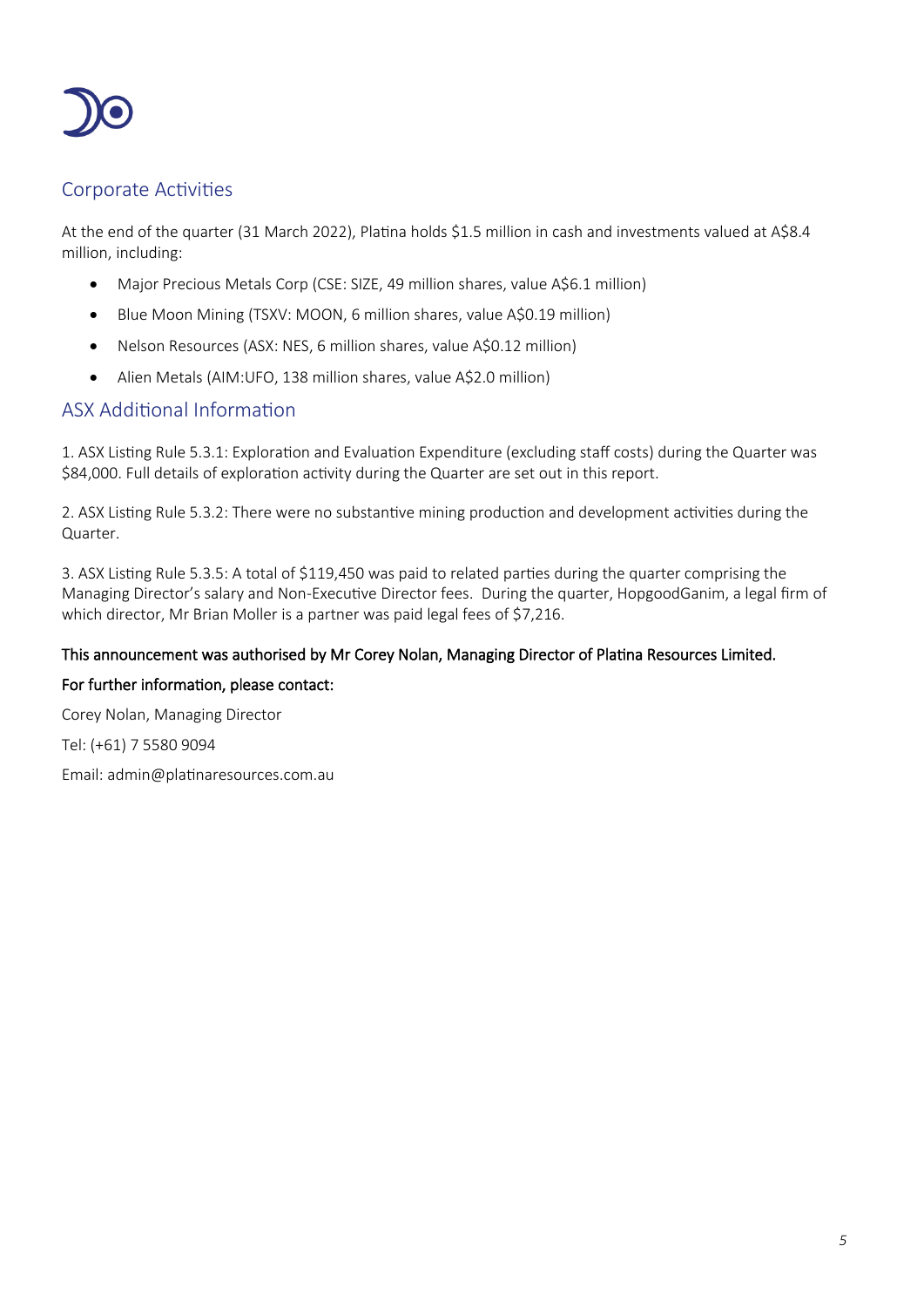

## About Platina Resources

Platina is an Australian-based company focused on returning shareholder value by advancing early-stage metals projects through exploration, feasibility, permitting and into development.

Platina controls a 100% interest in the following projects:

- Xanadu Gold Project located in the Ashburton Basin in Western Australia in close proximity to the Mt Olympus gold project, a multi-million ounce gold endowment;
- Challa Gold Project located between the prolific Mt Magnet and Sandstone gold districts in Western Australia, 500km north-east of Perth;
- Mt Narryer Gold Project (not granted) located 300km north-west of the company's Challa Gold Project on the fringe of the Yilgarn Craton, a prodigious gold and base metal producing province;
- Platina Scandium Project located in central New South Wales, the project is one of the largest and highest-grade scandium deposits in the world.

Platina has share investments in the following companies:

- Major Precious Metals (49 million shares, NEO.SIZE) Major is a Canadian mining and exploration company whose flagship Skaergaard Project hosts one of the world's largest undeveloped gold deposits and one of the largest palladium resources outside of South Africa and Russia;
- Alien Metals (138 million shares, AIM.UFO) Exploration and mining project developer focused on precious and base metal projects including the Hamersley Iron Ore Project, Elizabeth Hill Silver Project and the surrounding Munni Munni exploration permits, all located within the Pilbara region of Western Australia, as well as two silver projects and a copper gold project in Mexico;
- Blue Moon Zinc Corporation (6 million shares, TSXV.MOON) the Blue Moon Zinc Project has a NI43-101 resource which is open at depth and along strike; and
- Nelson Resources Limited (5.8 million shares, ASX.NES) West Australian focused gold exploration company.

For more information please see: www.platinaresources.com.au

## References to previous ASX Releases

The information in this report that relates to Exploration Results were last reported by the company in compliance with the 2012 Edition of the JORC Australasian Code for Reporting of Exploration Results, Mineral Resources and Ore Reserves in market releases dated as follows:

- Platina acquires gold project in prolific gold province, 11 June 2020
- Platina expanding presence in WA Goldfields, 23 July 2020
- Platina builds gold presence in Western Australia, 4th April 2021
- Platina moves closer to maiden drilling program at the Challa Gold Project, 31 March 2021
- Assay results at Challa to lead to maiden drilling program, 8 October 2021
- Platina geophysics identifies strong drill targets at Xanadu Gold Project in Western Australia, 22 February 2022.

The company confirms that it is not aware of any new information or data that materially affects the information included in the market announcements referred to above and further confirms that all material assumptions underpinning the exploration results contained in those market releases continue to apply and have not materially changed.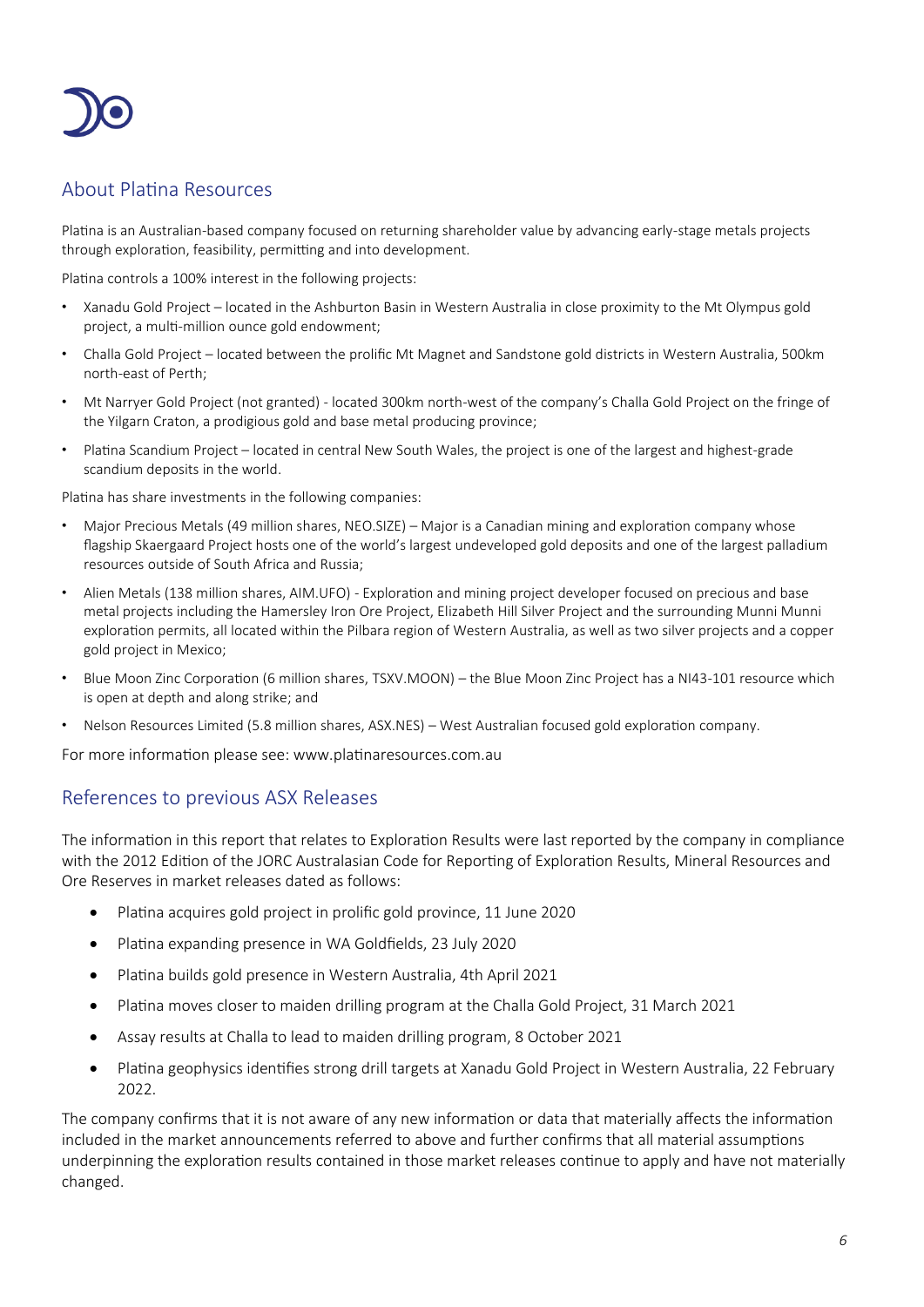

## Disclosures required under ASX Listing Rule 5.3.3

### 1. Mining tenements held at the end of the quarter and their location

| <b>Tenement ID</b> | Area                        | Location      | Ownership  | % Ownership |
|--------------------|-----------------------------|---------------|------------|-------------|
| EL58/552           | Challa                      | WA, Australia | PGM        | 100         |
| EL58/553           | Challa                      | WA, Australia | <b>PGM</b> | 100         |
| E09/2423           | Mt Narryer South            | WA, Australia | PGM        | Not granted |
| EL52/3711          | Peak Hill - Ashburton Basin | WA, Australia | PGM        | 100         |
| EL52/3758          | Peak Hill - Ashburton Basin | WA, Australia | PGM        | 100         |
| EL52/3763          | Peak Hill - Ashburton Basin | WA, Australia | PGM        | Not granted |
| EL52/3764          | Peak Hill - Ashburton Basin | WA, Australia | PGM        | Not granted |
| EL52/3692          | Peak Hill - Ashburton Basin | WA, Australia | PGM        | 100         |
| PL 52/1592         | Peak Hill - Ashburton Basin | WA, Australia | PGM        | 100         |
| PL 52/1593         | Peak Hill - Ashburton Basin | WA, Australia | PGM        | 100         |
| PL 52/1594         | Peak Hill - Ashburton Basin | WA, Australia | PGM        | 100         |
| PL 52/1595         | Peak Hill - Ashburton Basin | WA, Australia | PGM        | 100         |
| PL 52/1596         | Peak Hill - Ashburton Basin | WA, Australia | PGM        | 100         |
| PL 52/1597         | Peak Hill - Ashburton Basin | WA, Australia | PGM        | 100         |
| PL 52/1598         | Peak Hill - Ashburton Basin | WA, Australia | PGM        | 100         |

#### 2. Mining tenements acquired and disposed of during the quarter and their location

Platina's 30% interest in M47/123-126 and E47/3322 were sold to Alien Metals.

#### 3. Beneficial percentage interests held in farm-in or farm-out agreements at end of the quarter and beneficial percentage interests in farm-in or farm-out agreements acquired or disposed of during the quarter

NIL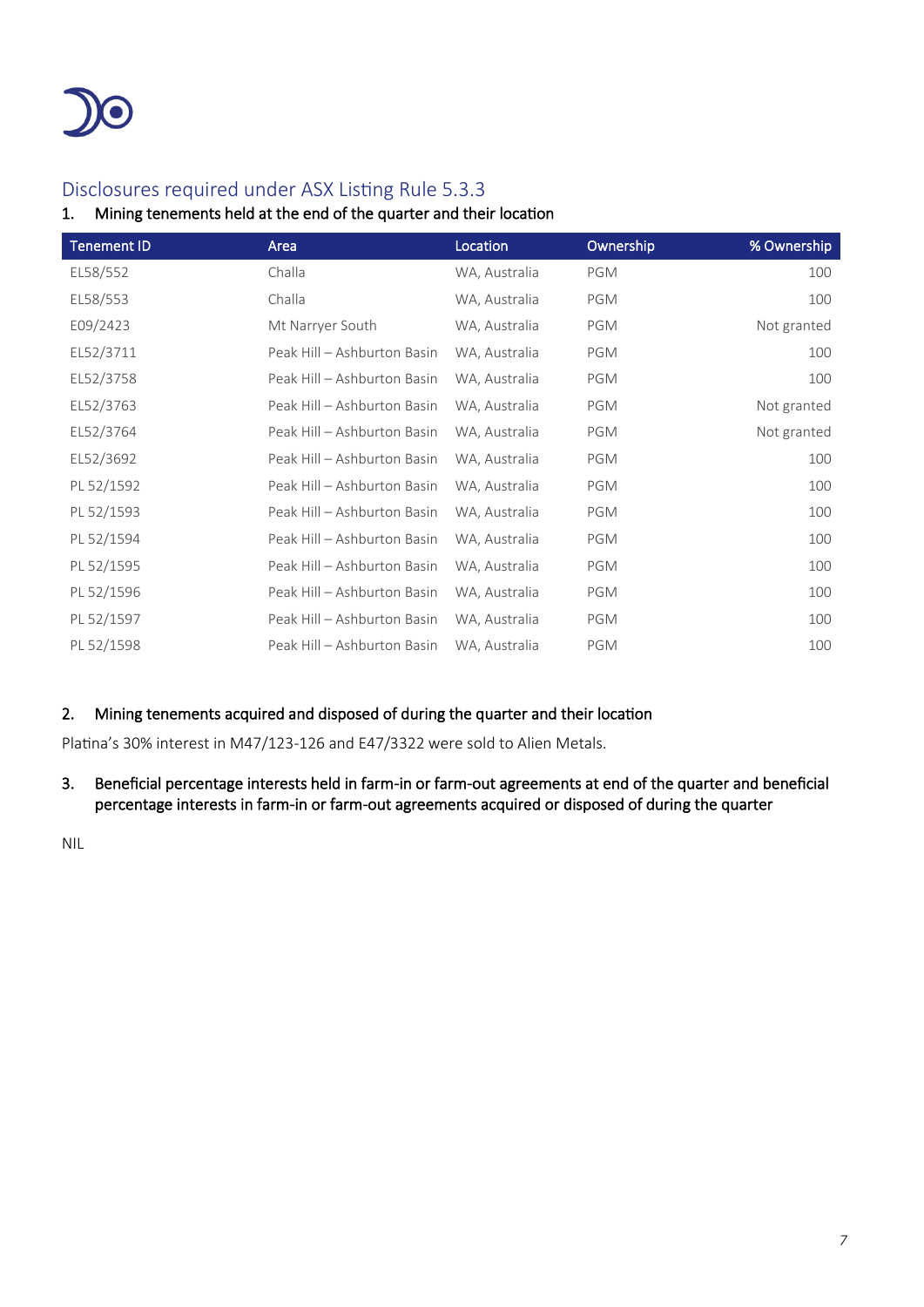# **Appendix 5B**

# **Mining exploration entity or oil and gas exploration entity quarterly cash flow report**

| Name of entity                           |               |  |
|------------------------------------------|---------------|--|
| PLATINA RESOURCES LIMITED                |               |  |
| Quarter ended ("current quarter")<br>ABN |               |  |
| 25 119 007 939                           | 31 March 2022 |  |

|     | <b>Consolidated statement of cash flows</b>       | <b>Current quarter</b><br>\$A'000 | Year to date (9)<br>months)<br>\$A'000 |
|-----|---------------------------------------------------|-----------------------------------|----------------------------------------|
| 1.  | Cash flows from operating activities              |                                   |                                        |
| 1.1 | Receipts from customers                           |                                   |                                        |
| 1.2 | Payments for                                      |                                   |                                        |
|     | exploration & evaluation<br>(a)                   | (84)                              | (439)                                  |
|     | development<br>(b)                                |                                   |                                        |
|     | production<br>(c)                                 |                                   |                                        |
|     | staff costs<br>(d)                                | (119)                             | (485)                                  |
|     | (e) administration and corporate costs            | (127)                             | (376)                                  |
| 1.3 | Dividends received (see note 3)                   |                                   |                                        |
| 1.4 | Interest received                                 |                                   |                                        |
| 1.5 | Interest and other costs of finance paid          |                                   |                                        |
| 1.6 | Income taxes paid                                 |                                   |                                        |
| 1.7 | Government grants and tax incentives              |                                   |                                        |
| 1.8 | Other - other income                              | 5                                 | 17                                     |
| 1.9 | Net cash from / (used in) operating<br>activities | (325)                             | (1, 283)                               |

| 2.  |     | Cash flows from investing activities |     |     |
|-----|-----|--------------------------------------|-----|-----|
| 2.1 |     | Payments to acquire:                 |     |     |
|     | (a) | entities                             | -   |     |
|     | (b) | tenements                            | -   | 27) |
|     | (C) | property, plant and equipment        | (3) |     |
|     | (d) | exploration & evaluation             |     |     |
|     | (e) | investments                          | ۰   |     |
|     | (f) | other non-current assets             |     |     |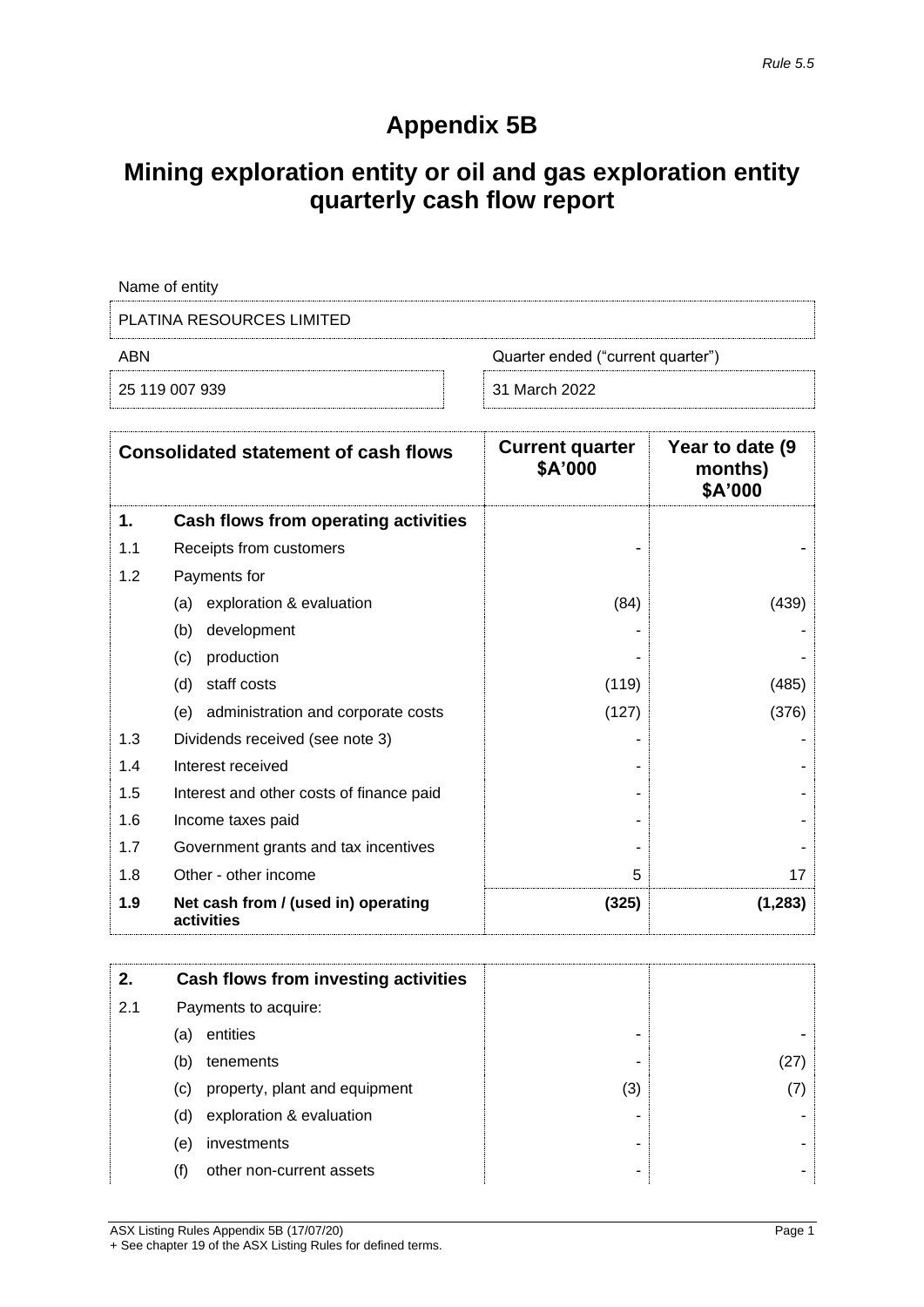|     | <b>Consolidated statement of cash flows</b>       | <b>Current quarter</b><br>\$A'000 | Year to date (9)<br>months)<br>\$A'000 |
|-----|---------------------------------------------------|-----------------------------------|----------------------------------------|
| 2.2 | Proceeds from the disposal of:                    |                                   |                                        |
|     | entities<br>(a)                                   |                                   |                                        |
|     | (b)<br>tenements                                  | 250                               | 250                                    |
|     | (c)<br>property, plant and equipment              |                                   |                                        |
|     | (d)<br>investments                                | 3                                 | 3                                      |
|     | other non-current assets<br>(e)                   |                                   |                                        |
| 2.3 | Cash flows from loans to other entities           |                                   |                                        |
| 2.4 | Dividends received (see note 3)                   |                                   |                                        |
| 2.5 | Other – Refund of security deposit                |                                   | 10                                     |
| 2.6 | Net cash from / (used in) investing<br>activities | 250                               | 229                                    |

| 3.   | Cash flows from financing activities                                                       |     |
|------|--------------------------------------------------------------------------------------------|-----|
| 3.1  | Proceeds from issues of equity securities<br>(excluding convertible debt securities)       |     |
| 3.2  | Proceeds from issue of convertible debt<br>securities                                      |     |
| 3.3  | Proceeds from exercise of options                                                          |     |
| 3.4  | Transaction costs related to issues of equity<br>securities or convertible debt securities | (5) |
| 3.5  | Proceeds from borrowings                                                                   |     |
| 3.6  | Repayment of borrowings                                                                    |     |
| 3.7  | Transaction costs related to loans and<br>borrowings                                       |     |
| 3.8  | Dividends paid                                                                             |     |
| 3.9  | Other (provide details if material)                                                        |     |
| 3.10 | Net cash from / (used in) financing<br>activities                                          | (5) |

|     | Net increase / (decrease) in cash and<br>cash equivalents for the period |       |         |
|-----|--------------------------------------------------------------------------|-------|---------|
| 4.1 | Cash and cash equivalents at beginning of<br>period                      | 1.611 | 2.594   |
| 4.2 | Net cash from / (used in) operating<br>activities (item 1.9 above)       | (325) | (1,283) |
| 4.3 | Net cash from / (used in) investing activities<br>(item 2.6 above)       | 250   | 229     |
| 4.4 | Net cash from / (used in) financing activities<br>item 3.10 above)       |       | (5)     |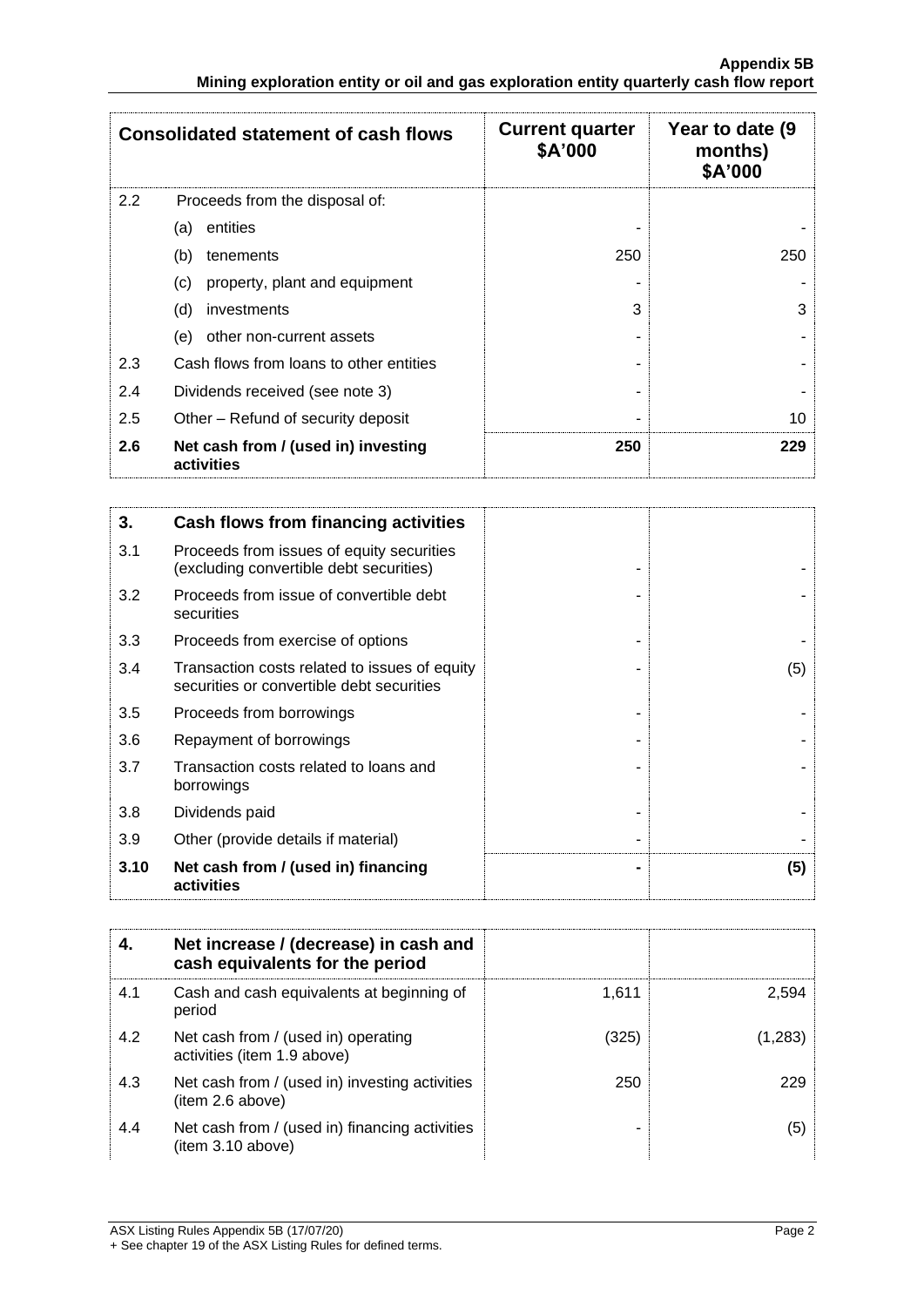|     | <b>Consolidated statement of cash flows</b>          | <b>Current quarter</b><br>\$A'000 | Year to date (9)<br>months)<br>\$A'000 |
|-----|------------------------------------------------------|-----------------------------------|----------------------------------------|
| 4.5 | Effect of movement in exchange rates on<br>cash held | -                                 |                                        |
| 4.6 | Cash and cash equivalents at end of<br>period        | 1.536                             | 1.536                                  |

| 5.  | Reconciliation of cash and cash<br>equivalents<br>at the end of the quarter (as shown in the<br>consolidated statement of cash flows) to the<br>related items in the accounts | <b>Current quarter</b><br>\$A'000 | <b>Previous quarter</b><br>\$A'000 |
|-----|-------------------------------------------------------------------------------------------------------------------------------------------------------------------------------|-----------------------------------|------------------------------------|
| 5.1 | <b>Bank balances</b>                                                                                                                                                          | 1.536                             | 1.611                              |
| 5.2 | Call deposits                                                                                                                                                                 |                                   |                                    |
| 5.3 | <b>Bank overdrafts</b>                                                                                                                                                        |                                   |                                    |
| 5.4 | Other (provide details)                                                                                                                                                       | -                                 |                                    |
| 5.5 | Cash and cash equivalents at end of<br>quarter (should equal item 4.6 above)                                                                                                  | 1.536                             | 1.611                              |

| 6.  | Payments to related parties of the entity and their<br>associates                          | <b>Current quarter</b><br><b>\$A'000</b> |
|-----|--------------------------------------------------------------------------------------------|------------------------------------------|
| 6.1 | Aggregate amount of payments to related parties and their<br>associates included in item 1 | 126                                      |
| 6.2 | Aggregate amount of payments to related parties and their<br>associates included in item 2 |                                          |

Note: if any amounts are shown in items 6.1 or 6.2, your quarterly activity report must include a description of, and an explanation for, such payments.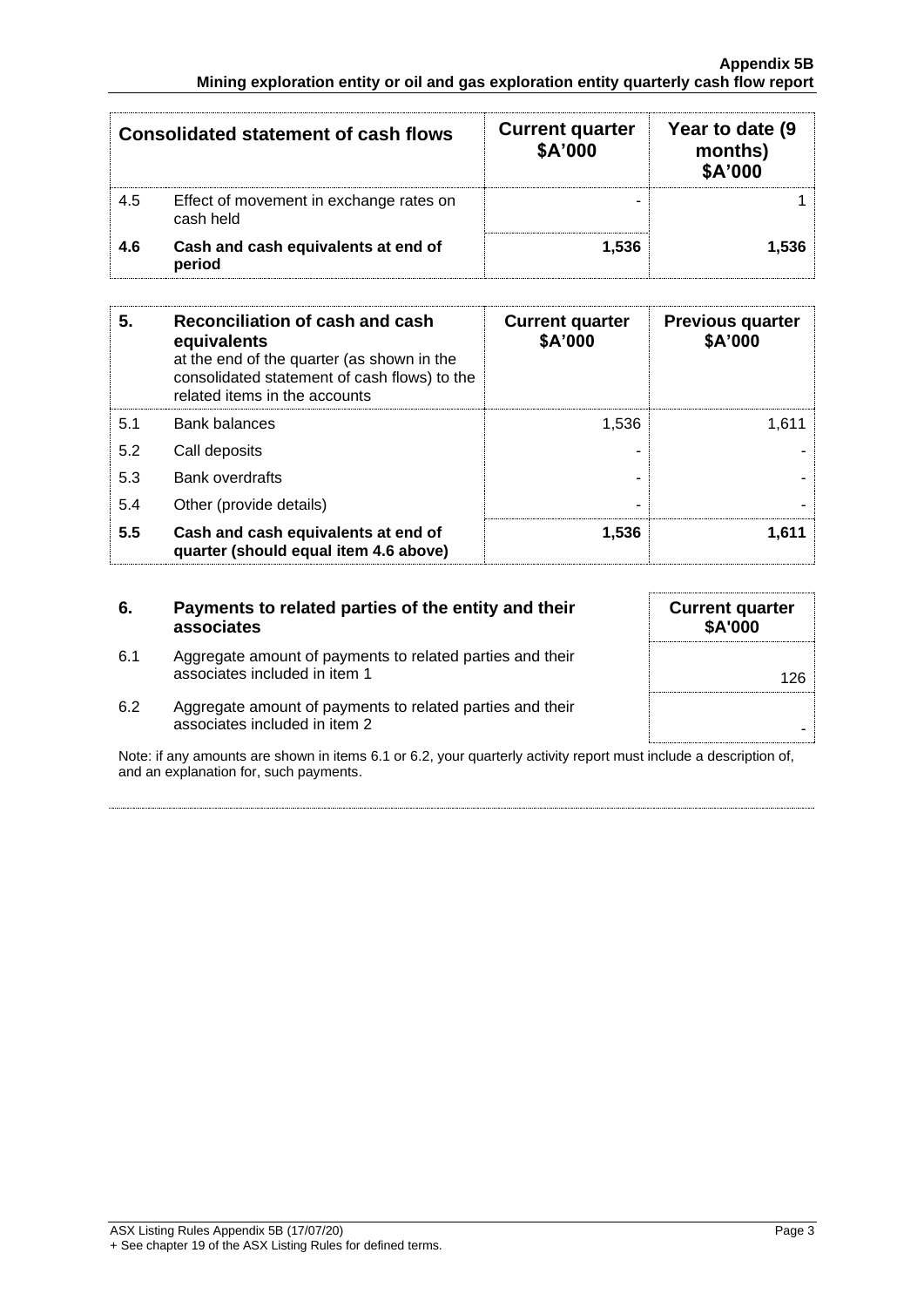| 7.         | <b>Financing facilities</b><br>Note: the term "facility' includes all forms of financing<br>arrangements available to the entity.<br>Add notes as necessary for an understanding of the<br>sources of finance available to the entity.           | <b>Total facility</b><br>amount at quarter<br>end<br>\$A'000 | Amount drawn at<br>quarter end<br>\$A'000 |
|------------|--------------------------------------------------------------------------------------------------------------------------------------------------------------------------------------------------------------------------------------------------|--------------------------------------------------------------|-------------------------------------------|
| 7.1        | Loan facilities                                                                                                                                                                                                                                  | N/A                                                          | N/A                                       |
| 7.2        | Credit standby arrangements                                                                                                                                                                                                                      |                                                              |                                           |
| 7.3        | Other (please specify)                                                                                                                                                                                                                           |                                                              |                                           |
| 7.4        | <b>Total financing facilities</b>                                                                                                                                                                                                                |                                                              |                                           |
| 7.5<br>7.6 | Unused financing facilities available at quarter end<br>Include in the box below a description of each facility above, including the lender, interest<br>rate, maturity date and whether it is secured or unsecured. If any additional financing |                                                              |                                           |
|            | facilities have been entered into or are proposed to be entered into after quarter end,<br>include a note providing details of those facilities as well.                                                                                         |                                                              |                                           |

| 8.  | Estimated cash available for future operating activities                                                                                                                                                                        | \$A'000 |  |
|-----|---------------------------------------------------------------------------------------------------------------------------------------------------------------------------------------------------------------------------------|---------|--|
| 8.1 | Net cash from / (used in) operating activities (item 1.9)                                                                                                                                                                       | (325)   |  |
| 8.2 | Payments for exploration & evaluation classified as investing<br>activities (item 2.1(d))                                                                                                                                       |         |  |
| 8.3 | Total relevant outgoings (item $8.1 +$ item $8.2$ )                                                                                                                                                                             | (325)   |  |
| 8.4 | Cash and cash equivalents at quarter end (item 4.6)                                                                                                                                                                             | 1,536   |  |
| 8.5 | Unused finance facilities available at quarter end (item 7.5)                                                                                                                                                                   |         |  |
| 8.6 | Total available funding (item $8.4 +$ item $8.5$ )                                                                                                                                                                              | 1,536   |  |
| 8.7 | Estimated quarters of funding available (item 8.6 divided by<br>item 8.3)                                                                                                                                                       | 4.73    |  |
|     | Note: if the entity has reported positive relevant outgoings (ie a net cash inflow) in item 8.3, answer item 8.7 as "N/A".<br>Otherwise, a figure for the estimated quarters of funding available must be included in item 8.7. |         |  |
| 8.8 | If item 8.7 is less than 2 quarters, please provide answers to the following questions:                                                                                                                                         |         |  |
|     | 8.8.1<br>Does the entity expect that it will continue to have the current level of net operating<br>cash flows for the time being and, if not, why not?                                                                         |         |  |
|     | Answer: N/A.                                                                                                                                                                                                                    |         |  |
|     | 8.8.2<br>Has the entity taken any steps, or does it propose to take any steps, to raise further<br>cash to fund its operations and, if so, what are those steps and how likely does it<br>believe that they will be successful? |         |  |
|     | Answer: N/A.                                                                                                                                                                                                                    |         |  |
|     | 8.8.3<br>Does the entity expect to be able to continue its operations and to meet its business<br>objectives and, if so, on what basis?                                                                                         |         |  |
|     | Answer: N/A.                                                                                                                                                                                                                    |         |  |
|     | Note: where item 8.7 is less than 2 quarters, all of questions 8.8.1, 8.8.2 and 8.8.3 above must be answered.                                                                                                                   |         |  |
|     |                                                                                                                                                                                                                                 |         |  |